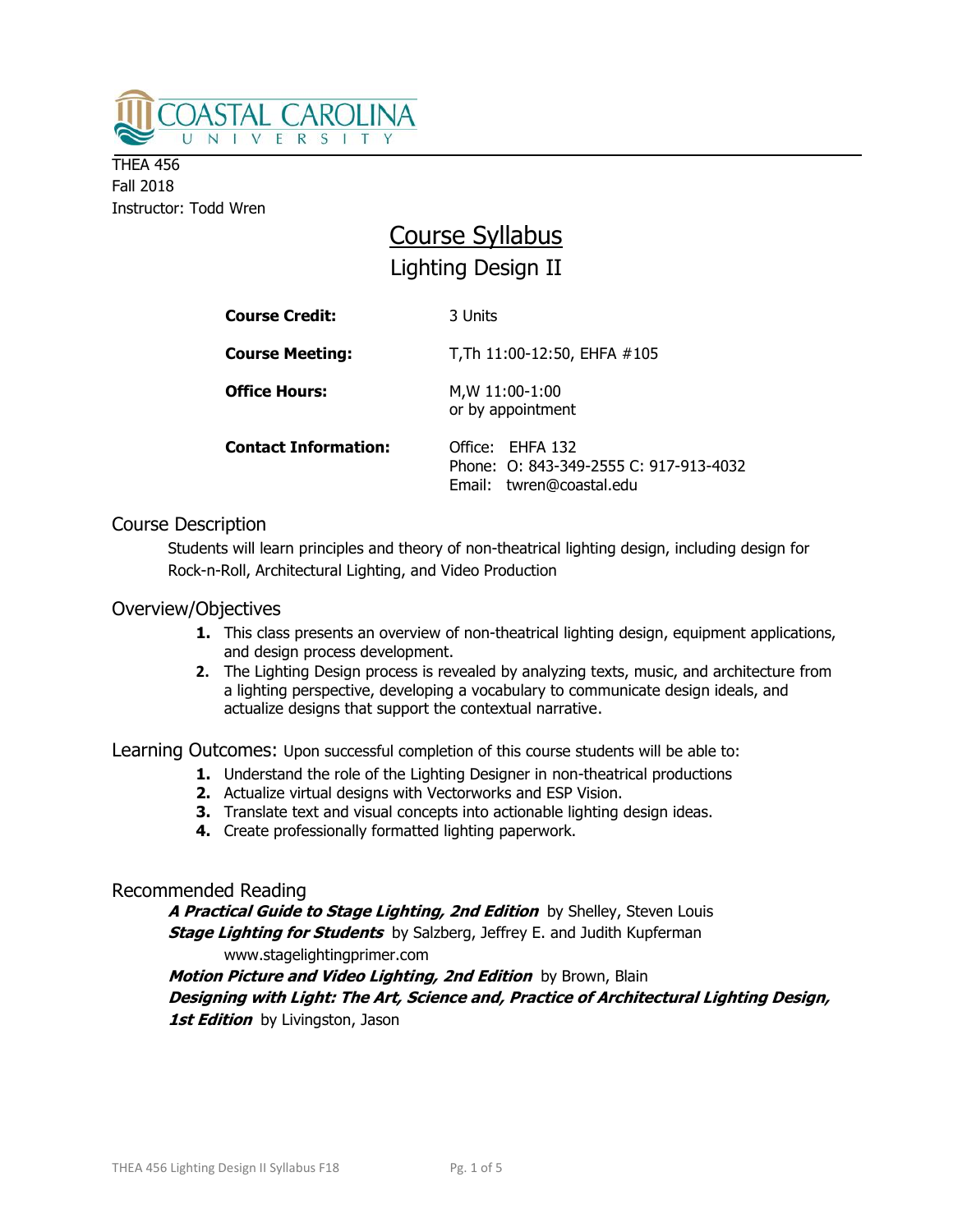# **Organization**

Class will be divided into three parts.

- 1) Lecture: Classroom discussions of lighting design principle and application. Respectful class discussion is essential. Participation in this class should offer a safe and stimulating environment for students to hone their spoken communication skills, and students will be evaluated on both the quality and quantity of their participation. At times, information shared in the class may be of a confidential nature. Students are expected to respect this confidence as needed.
- 2) Design Projects: Assignments will be complete outside of scheduled class times in the computer lab, at various campus venues, and in a video studio. Design projects provide an opportunity for students to apply theories from the lectures to practical exercises.
- 3) Technical Lab: The class will meet outside of class times to work as crew members for lighting installation and strikes.

# Required Materials

#### **Tools:**

8" Adjustable Wrench #2 Phillips Screw Driver ¼" Slot Screw Driver Pair of form fitting work gloves

#### **16Gb Flash drive**

#### **Class Schedule**

| Date          | <b>Topics</b>                                                                                   | Assignment |
|---------------|-------------------------------------------------------------------------------------------------|------------|
| $8/21 - 8/23$ | <b>Class Business</b><br>Project Overview<br>Vectorworks<br>Light Plot<br>Importing DWG + PDF   |            |
| $8/25 - 8/29$ | Light Plot<br><b>Lighting Positions</b><br><b>Fixture Libraries</b><br>Lightwright<br>$\bullet$ |            |
| $9/1 - 9/5$   | Light Plot<br>Anatomy of a Light Plot<br><b>Work Session</b>                                    |            |
| $9/8 - 9/12$  | 3D Vectorworks<br>Simple 3D Shapes<br><b>3D Textures</b><br>Rock and Roll Set                   | Light Plot |
| $9/15 - 9/19$ | 3D Vectorworks<br>Rock and Roll Plot<br><b>Fixture Choices</b>                                  |            |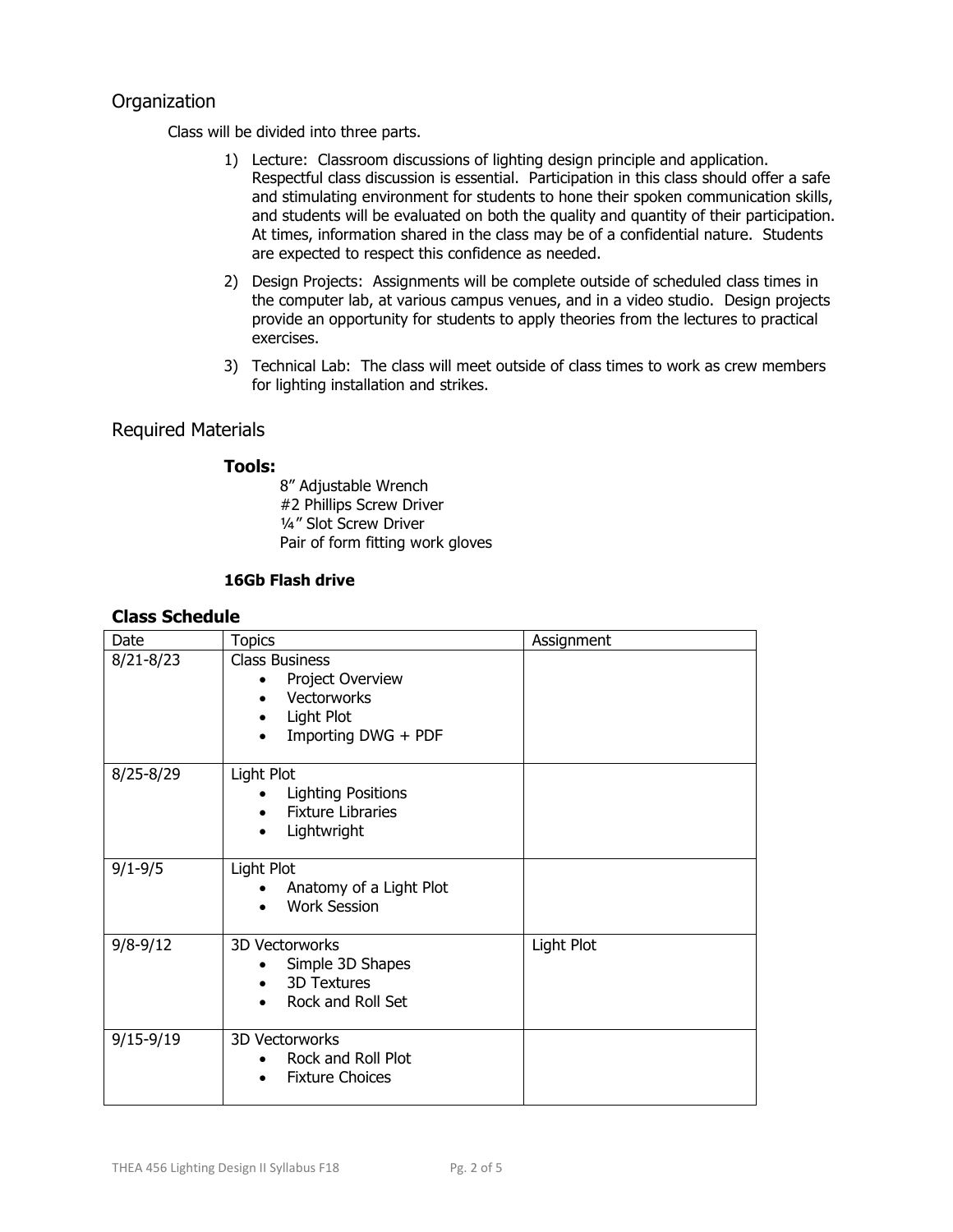| $9/22 - 9/26$  | <b>ESP Vision</b><br>Importing to ESP<br>$\bullet$<br><b>Console Patching</b><br>$\bullet$<br>Camera Placement<br>$\bullet$ |                       |
|----------------|-----------------------------------------------------------------------------------------------------------------------------|-----------------------|
| $9/29 - 10/3$  | <b>ESP Vision</b><br>Camera Placement<br>Rendering<br>Mid Term Exam                                                         |                       |
| $10/6 - 10/10$ | Architectural Lighting<br><b>Design Considerations</b><br><b>Fixture Selections</b>                                         | Rock-n-Roll Project   |
| 10/13-10/17    | Architectural Lighting<br>Project Proposal<br>$\bullet$<br><b>Lumen Calculations AGi32</b>                                  |                       |
| 10/20-10/24    | Architectural Project<br>Homecoming Display                                                                                 | Architectural project |
| 10/27-10/31    | Light as Art<br>Festival Of Light<br>Projection Art<br>$\bullet$                                                            |                       |
| $11/3 - 11/7$  | Light as Art<br>Media Design and Masking                                                                                    |                       |
| $11/10-11/14$  | Light as Art<br>Light Project Installation                                                                                  | Light as Art          |
| 11/17-11/21    | Video Project                                                                                                               |                       |
| 11/24-11/28    | Thanksgiving                                                                                                                |                       |
| $12/1 - 12/3$  | Video Project                                                                                                               | Video Project         |
| $12/5 - 12/12$ | <b>Final Exams</b>                                                                                                          |                       |

Class schedule and topics are subject to change at the discretion of the instructor

# Policies

# **Attendance**

Students are expected to attend class and to be on time. When conflicts are unavoidable, a student must arrange an excused absence with the instructor in advance. Students who miss class are responsible for material covered on that day, for turning in any assignments due that day, and for getting any new assignments. There are no "free" unexcused absences. Three tardy arrivals will constitute an unexcused absence. More than three unexcused absences will result in lowering a student's final grade by one letter grade. Seven or more unexcused absences will trigger a failing grade.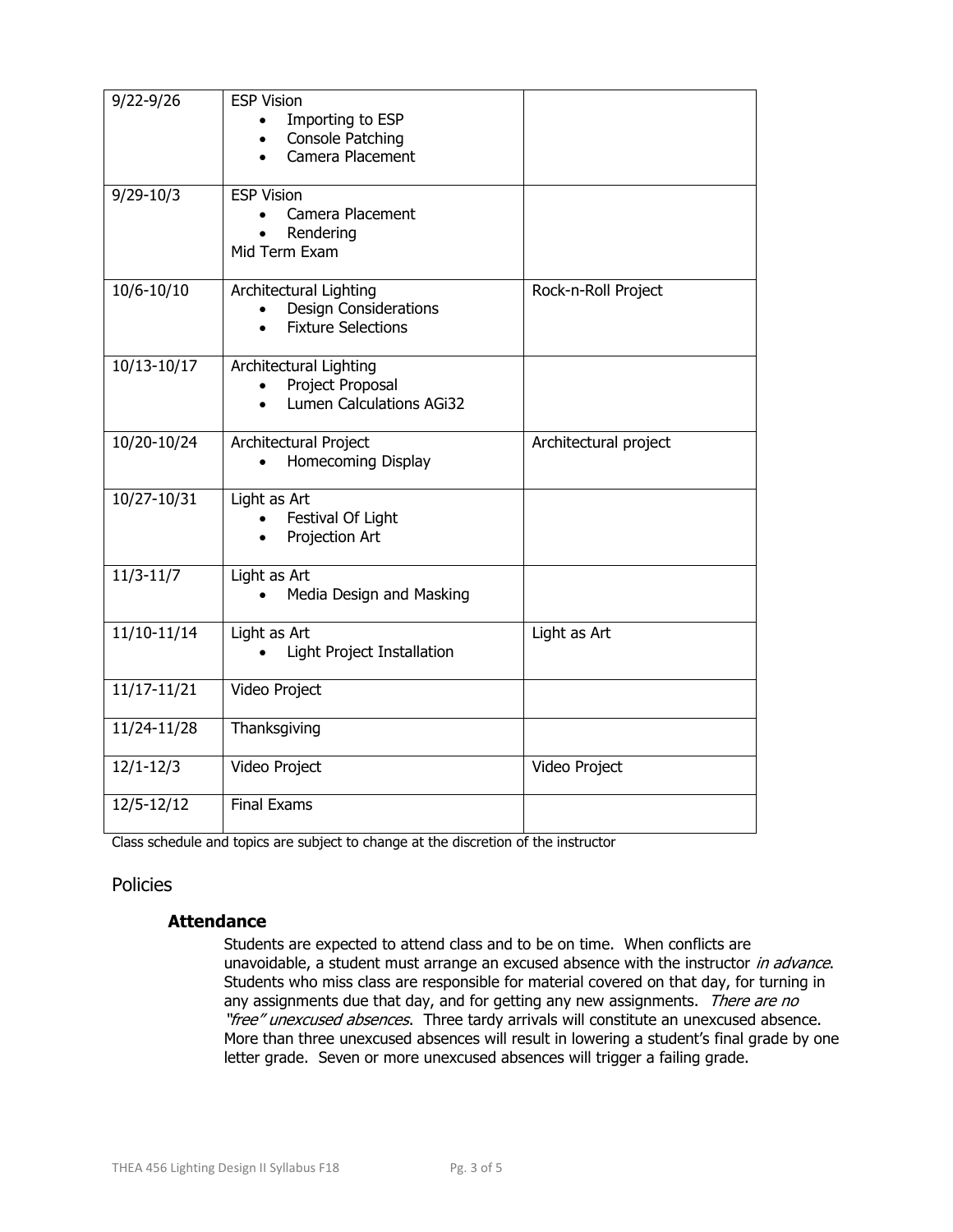#### **Conduct/Collaboration/Cheating**

This class is a skills class. I expect students to help each other to understand the concepts and ideas expressed in class by working with one another. Each student must submit their own work and will be held accountable to explain the tools and possesses utilized to solve specific tasks.

Please review the "2014-2015 Code of Student Conduct" portion of your Student Handbook.

[http://www.coastal.edu/media/studentaffairs/deanofstudents/pdf/CCU%20Code%20of%](http://www.coastal.edu/media/studentaffairs/deanofstudents/pdf/CCU%20Code%20of%20Student%20Conduct%20Aug13%20WEB.PDF) [20Student%20Conduct%20Aug13%20WEB.PDF](http://www.coastal.edu/media/studentaffairs/deanofstudents/pdf/CCU%20Code%20of%20Student%20Conduct%20Aug13%20WEB.PDF)

Students are required to silence alerts on all devices and telephones. Any student disrupting class may be required to leave the classroom.

#### **Homework**

Assignments for this class consist of visual images and written documents. All visual images submitted must be printed in full color, clear, appropriately sized, and labeled. All written documents must be grammatically correct, spelling corrected, and clearly formatted. All work must be completed to a presentation standard and include your name, the name of the assignment, the name of the course, and the date it is completed.

**Students submitting assignments on multiple pages must include their name on each page, and properly secure the work such that it will not become separated or submit it bound or in a folder. Before turning in any assignment, students should proofread for clarity, grammatical errors, and spelling.** 

Assignments are due at the start of the class on the due date. Late assignments will not be accepted.

Students with special circumstances affecting their ability to complete assignments on time should arrange **in advance** for extensions on a case-by-case basis.

#### **Grading Scheme:**

| $125$ pts |
|-----------|
| 225 pts   |
| 250 pts   |
| 300 pts   |
| 400 pts   |
| 400 pts   |
| $400$ pts |
| 200 pts   |
| 200 pts   |
| 2500 pts  |
|           |

Grading will be ABCDF scale:

| A  | 100-91    | 2500-2276 | Exceptional work that consistently exceeds the          |
|----|-----------|-----------|---------------------------------------------------------|
|    |           |           | expectations of students in CoFA                        |
| B. | $90 - 81$ | 2275-2026 | Work which exceeds the expectations of students in CoFA |
|    | $80 - 71$ | 2025-1776 | Work at the standards expected in CoFA                  |
|    | $70-61$   | 1775-1525 | Work markedly below the standard of CoFA                |
|    | 60-0      | 1525-0    | Failing Grade - any required course must be repeated    |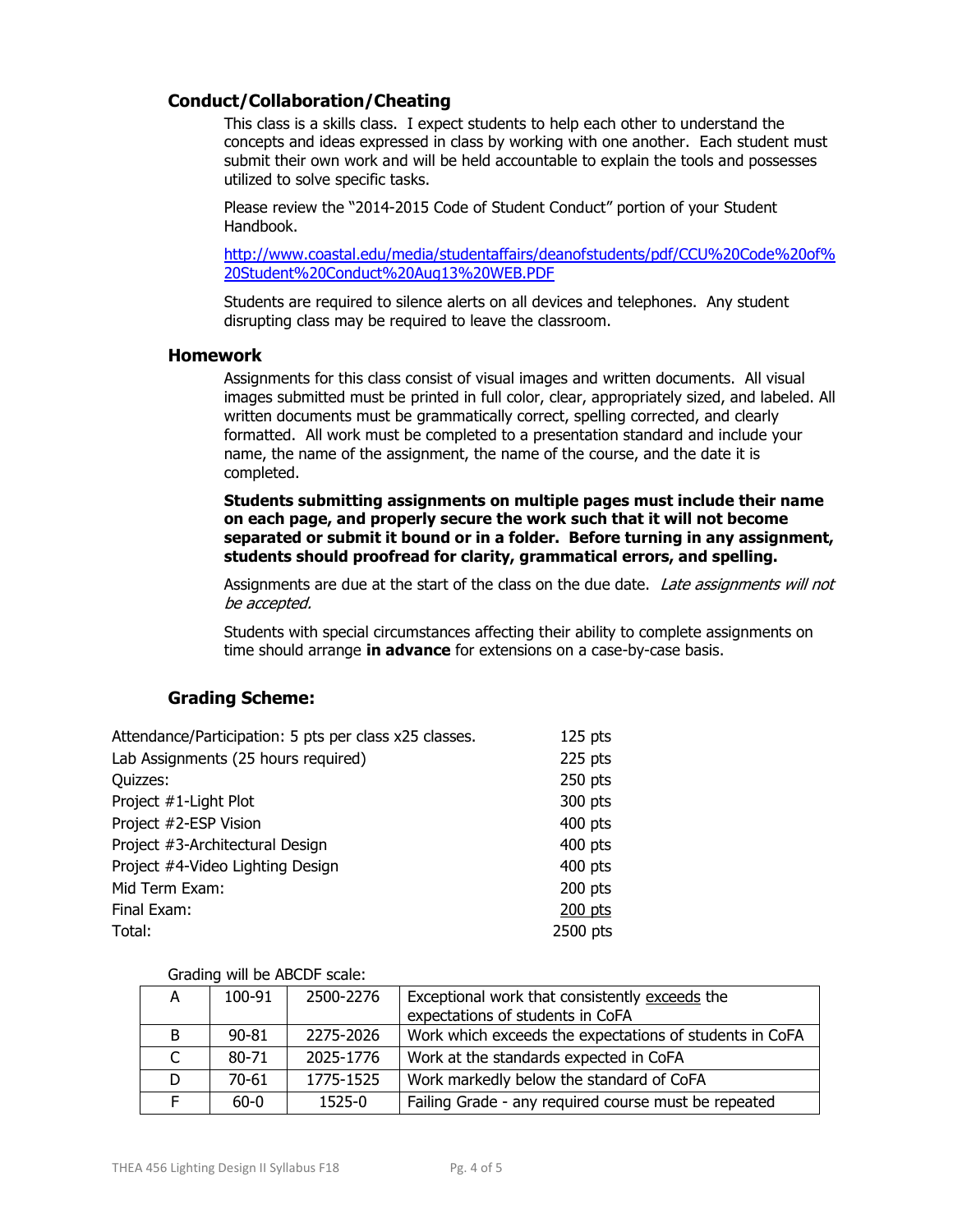#### NOTE:

A grade of "D" or below may trigger an academic action, including but not limited to a warning letter or imposition of probationary status. Students in the BFA program are expected to maintain a "B" grade in their area of specialization.

Grades in the College of Fine Arts measure a student's progress toward mastery in their field. Expectations of progress are defined within each option and for each level of the curriculum.

Faculty consider specific factors in determining grades. Individual rubrics and requirements are made available on a course specific basis. The following are areas of competency in the College of Fine Arts evaluates on a school-wide basis; artistic and professional aptitude and potential, skills mastery, professional conduct and engagement, innovation and positive collaboration.

#### **Accommodation:**

Coastal Carolina University is committed to equitable access and inclusion of individuals with disabilities in accordance with the Americans with Disabilities Act and Section 504 of the Rehabilitation Act. Individuals seeking reasonable accommodations should contact Accessibility & Disability Services (843-349-2503 or [https://www.coastal.edu/disabilityservices/\)](https://www.coastal.edu/disabilityservices/).